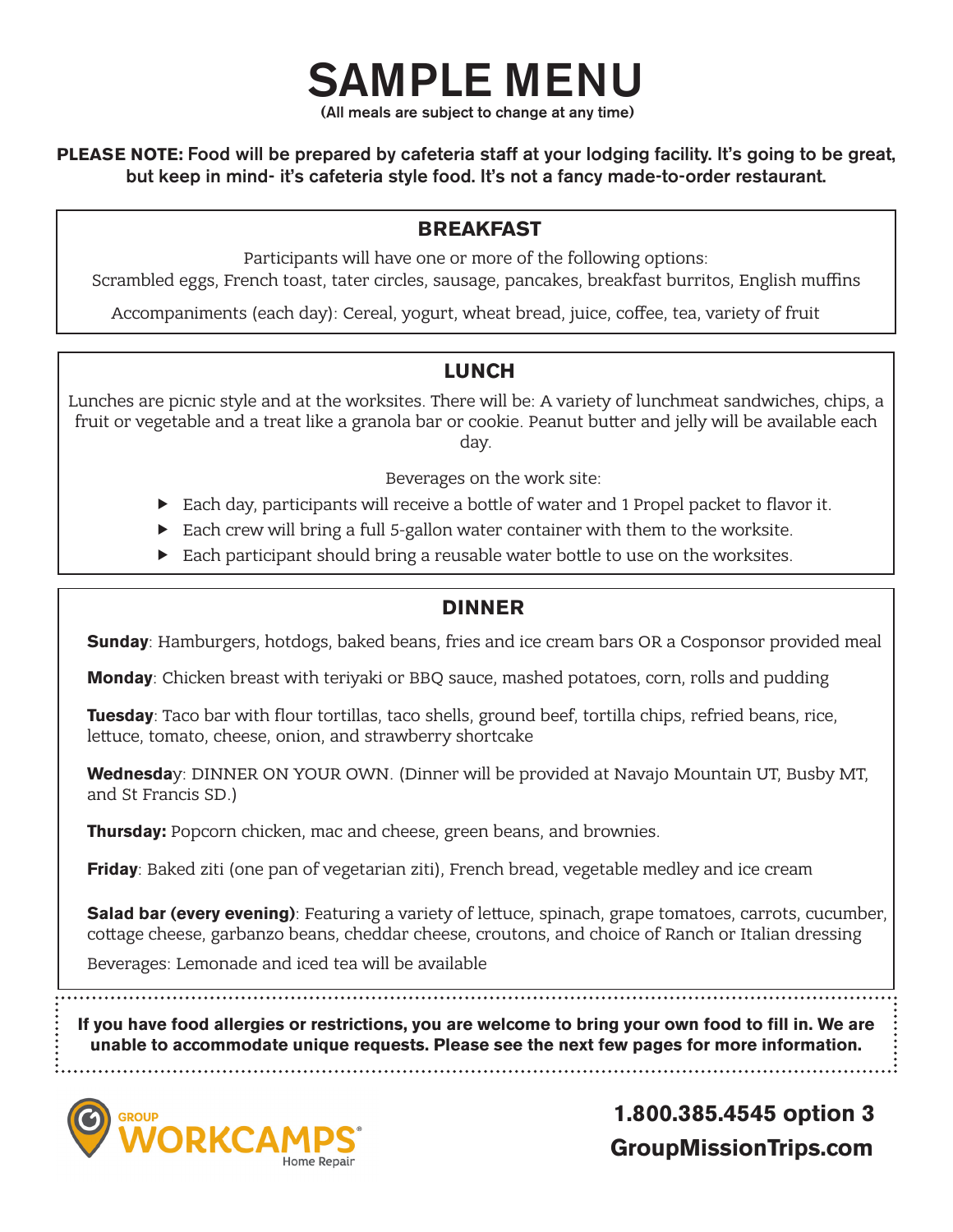# **FOOD RESTRICTIONS**

**Group Mission Trips understands that there are many with dietary restrictions and food allergies. We want our staff and participants to work together to provide a safe environment for anyone with food restrictions.** 

### **HOW DIETARY RESTRICTIONS WILL BE HANDLED:**

- **If a participant has a food allergy or restriction, the Youth Leader should ensure that** they are given Group's Sample Menu so they can see what will be served each day and supplement meals/food items as needed.
- **If needed, the family or participant will be responsible for bringing their own food** to accompany the meal that Group has provided. There will not be a reduction in registration fees since Group purchases food in bulk. Camp staff will assist by providing space for additional food in the kitchen or in another designated storage area.
- If the food allergy is severe, the Youth Leader should notify Group either by calling or via the online Dashboard prior to camp.
- Depending on the severity, the participant may need to be assigned to a crew with another person or adult from their own group that understands their food restriction/ allergy. The participant needs to bring any associated medicine required (ie EpiPens). The participant should inform the rest of their work crew about their food restriction/ allergy too, should an emergency arise.
- The participant may want to bring their own small cooler to keep their lunch separate from the others on their crew.
- Cafeteria staff will be able to provide ingredient information prior to each meal at camp. There will be signs posted in the cafeteria each day at camp that list vegetarian options.
- If you have any other questions, please feel free to call us at 1-800-385-4545, option 3.

**Please see the next 2 pages for gluten free and vegetarian options.**

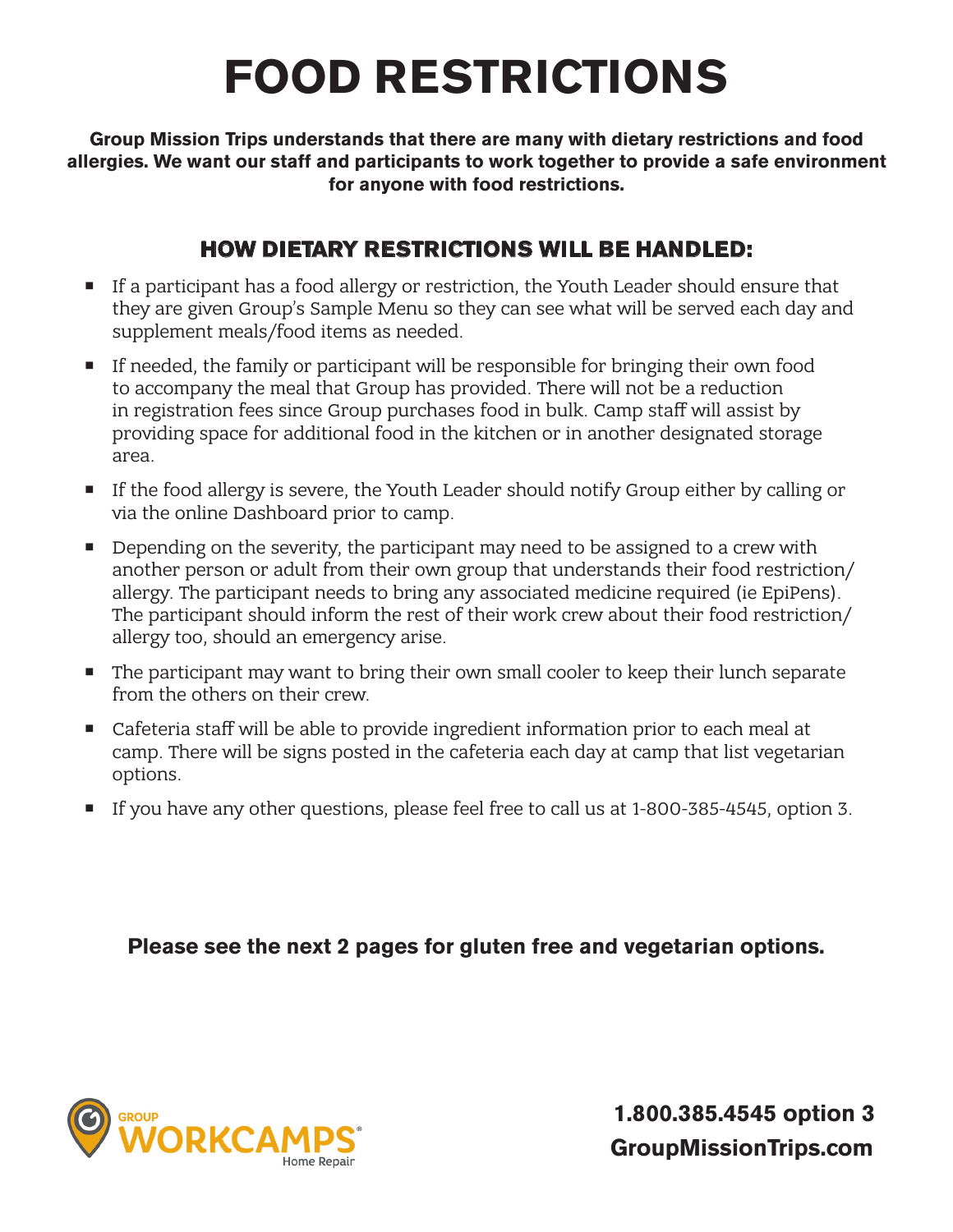### **GLUTEN FREE**

**We have listed here some possible options from our menu that may work for you. Please note that Group cannot guarantee that cooking surfaces or utensils have not been in contact with gluten, so the best way to be safe is to bring food with you. Anything marked (\*) may contain gluten additives so please check with the cafeteria staff when you get to camp.** 

| <b>BREAKFAST</b>                | <b>LUNCH</b>                     |
|---------------------------------|----------------------------------|
| Scrambled eggs*                 | Lunch meat*                      |
| Tater circles*                  | Peanut butter and jelly          |
| Sausage*                        | Cheese, tomatoes, lettuce, mayo, |
| Yogurt                          | mustard                          |
| Fruit                           | Fruit or veggie options          |
| Orange juice, milk, coffee, tea |                                  |

#### **DINNER**

**Salad bar each night:** Lettuce, spinach, grape tomatoes, carrots, cucumber, cottage cheese, garbanzo beans, cheddar cheese, dressing\* (Ranch and Italian)

Lemonade and iced tea

**Sunday**: Hamburger, hot dog, baked beans, fries, ice cream bars

**Monday**: Chicken breast (without sauce), mashed potatoes\*, corn

**Tuesday**: Taco shells, tortilla chips, ground beef, refried beans, rice, salsa, tomatoes, cheese, onions

**Wednesday**: Dinner on your own

**Thursday**: Salad bar and green beans

**Friday**: Vegetable medley (broccoli, cauliflower and carrots), ice cream cups

#### **SUPPLEMENTAL ITEMS WE RECOMMEND YOU BRING:**

Gluten free bread Gluten free chips for lunch Fruit snacks/fruit leather String cheese Pepperoni

Apples and Carrots

Protein option for Friday's dinner